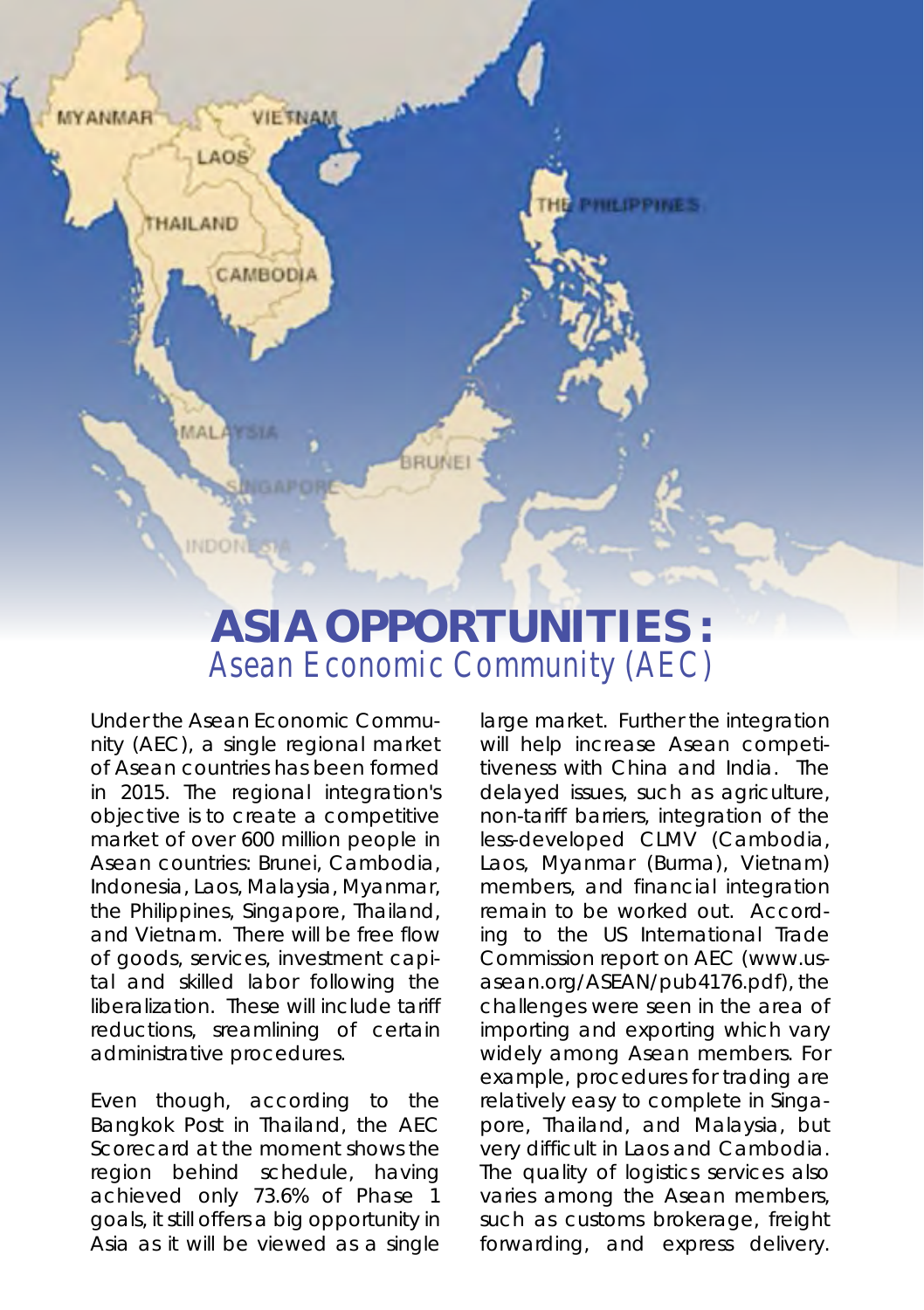

Logistics services are world-class in Singapore but poor in Laos, Cambodia, and Burma.

ASEAN<br>Economic

## **Benefits of the Asean Economic Community (AEC)**

• It will open more **regional cooperation** and will improve the scale efficiencies, dynamism and competitiveness of Asean members. AEC will enable easier movement of goods, services, investment, capital and people. Ultimately, it will offer new ways of coordinating supply chains, or access to new markets for established products.

• All Asean countries are **more important to foreign investors** if they are considered as one mode in a larger regional market of nearly 600 million people - a single market. The Asean Free Trade Agreement will be expanded to zero tariffs on almost all goods. Asean plans to remain engaged with the global economy through regional-level free trade agreements - today, Asean has such agreements with China, Japan, Korea, India, Australia and New Zealand.

• The USITC's Asean: Regional Trends in Economic Integration, Export Competitiveness, and Inbound Investment for Selected Industries Report noted that the AEC is coming at a time when it is recognized that



**investment in emerging markets is more desirable than in the US and Europe.** "There will be no shortage of funding coming from within Asean, the Asia Pacific or even the US and Europe. These investments can bring about badly needed capital for some countries, allowing them to leapfrog from the 20th century into the 21st in terms of competition in mature countries such as Thailand and Malaysia", said the report.

• **SMEs** accounted for 96% of enterprises and between 50-85% of domestic employment across Asean. Integrating these SMEs and supporting them in the inital period will be a challenge throughout ASEAN but particularly in the lesser developed ASEAN countries. Singapore government fully realizes the challenge and the opportunity that the AEC will represent to SMEs and is putting both the planning talent and the resources to better support their SMEs. While Vietnam and Thailand are starting to verbalize and meet to develop more effective plans for SME integration and support, it is obvious that these plans are probably behind where they need to be. In countries, such as Cambodia, Laos and Myanmar (Burma), plans are even further behind and more in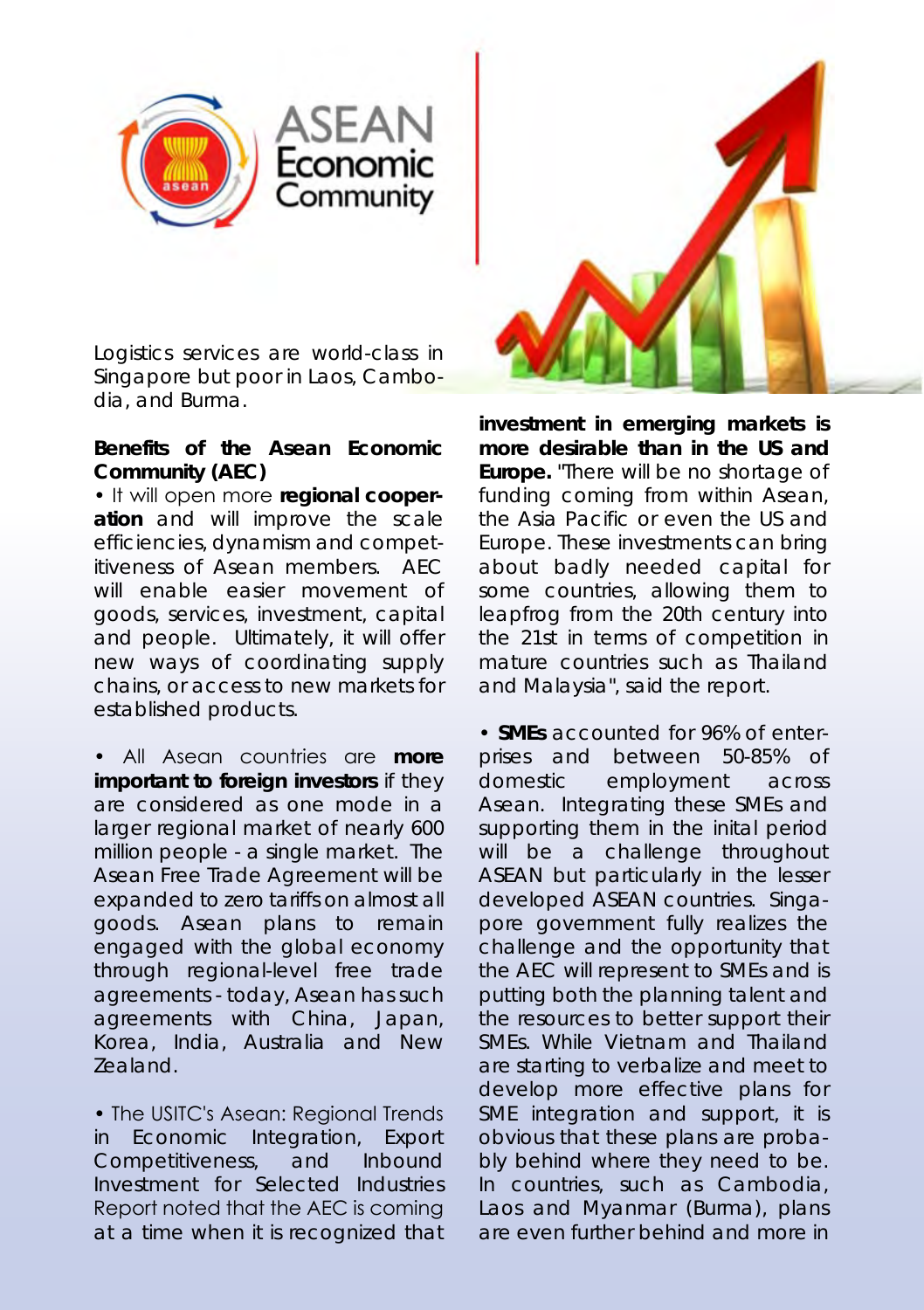need of support and resources. need of support and resources.

• T**ourism opportunity.** Asians travels • T**ourism opportunity.** Asians travels more in the region and there are more in the region and there are more travelers from other countries more travelers from other countries that have begun to reach out to that have begun to reach out to Asia as new visitors. MICE tourism Asia as new visitors. MICE tourism opportunities are particularly large opportunities are particularly large and hopefully countries that have and hopefully countries that have the most experience in this area the most experience in this area such as Thailand and SIngapore will such as Thailand and SIngapore will render their assistance to those with th weak weak

• **Internationalization of health care**  • **Internationalization of health care under the AEC.** Health care is one of **under the AEC.** Health care is one of the sectors to be internationalized. the sectors to be internationalized. This is definitely a big challenge as it This is definitely a big challenge as it is more complicated than just the is more complicated than just the popularity of Singapore and popularity of Singapore and Thailand's "medical tourism" that Thailand's "medical tourism" that patients travel from one country to patients travel from one country to another seeking better care at lower another seeking better care at lower cost. The legal and licensing frame-cost. The legal and licensing frameworks are still needed to be worked works are still needed to be worked out. However, it offers potentials for th the free-flow of health services, etc. the free-flow of health services, etc. in the region. in the region.

## **Current Situation Current Situation**

- **The AEC development** has been - **The AEC development** has been criticized for being **"too slow"** and criticized for being **"too slow"** and some observers have said that the some observers have said that the issues that have been delayed were issues that have been delayed were those of importance and could those of importance and could make or break the success of the make or break the success of the integration. integration.

- **Infrastructure development** among - **Infrastructure development** among the Asean countries: both the devel-the Asean countries: both the development of hard infrastructure such opment of hard infrastructure such as roads, ports, airports, etc. and soft as roads, ports, airports, etc. and soft infrastructure such as human infrastructure such as human resource and training are being resource and training are being concentrated. concentrated.

Hard infrastructure: Many countries' Hard infrastructure: Many countries' governments have plans to upgrade governments have plans to upgrade their infrastructure.Thailand's govern-their infrastructure.Thailand's government has also been talking to China ment has also been talking to China

about the high-speed train project about the high-speed train project linking Laos and Thailand's Nong linking Laos and Thailand's Nong Khai to the southern border and Khai to the southern border and Malaysia. Malaysia.

For soft infrastructure, better English For soft infrastructure, better English speaking countries in Asean, such as speaking countries in Asean, such as Singapore, Malaysia and the Philip-Singapore, Malaysia and the Philippines will have an advantage over pines will have an advantage over countries like Thailand. According to countries like Thailand. According to the Bangkok Post, Thailand has the Bangkok Post, Thailand has established the ''English Speaking established the ''English Speaking Year 2012'' program in preparation Year 2012'' program in preparation for the merging of the AEC. for the merging of the AEC.

- **The banking sector** will particularly - **The banking sector** will particularly need to stay ahead of the game to need to stay ahead of the game to facilitate investors and to support facilitate investors and to support their moves throughout the region. their moves throughout the region. Singaporean and Malaysian banks Singaporean and Malaysian banks and telecoms, for instance, have and telecoms, for instance, have invested heavily in the region and invested heavily in the region and seem to be slightly ahead of other seem to be slightly ahead of other competitors in better preparing competitors in better preparing themselves for the AEC. themselves for the AEC.

- **Executives have to adjust strategy.** - **Executives have to adjust strategy.** Inside the AEC, managers will Inside the AEC, managers will increasingly have to pursue sales increasingly have to pursue sales opportunities across the region while opportunities across the region while focusing relentlessly on cost efficien-focusing relentlessly on cost efficiencies by integrating their operations cies by integrating their operations across the region, managing across the region, managing through lean techniques but also through lean techniques but also developing effective corporate developing effective corporate centralization. Externally, managers centralization. Externally, managers in countries such as the US, Canada in countries such as the US, Canada and Europe are going to have to and Europe are going to have to start paying better attention to this start paying better attention to this new opportunity. new opportunity.

#### **Whats Next? Whats Next?**

In Thailand, Siam Cement, one of In Thailand, Siam Cement, one of Thailand's largest conglomerates, is Thailand's largest conglomerates, is gearing up to spend 75% of its \$5-bil-gearing up to spend 75% of its \$5-billion investment budget for 2012-16 to lion investment budget for 2012-16 to acquire assets, many in Asean coun-acquire assets, many in Asean countries, according to the Bangkok Post, tries, according to the Bangkok Post, and there are other large compa-and there are other large compa